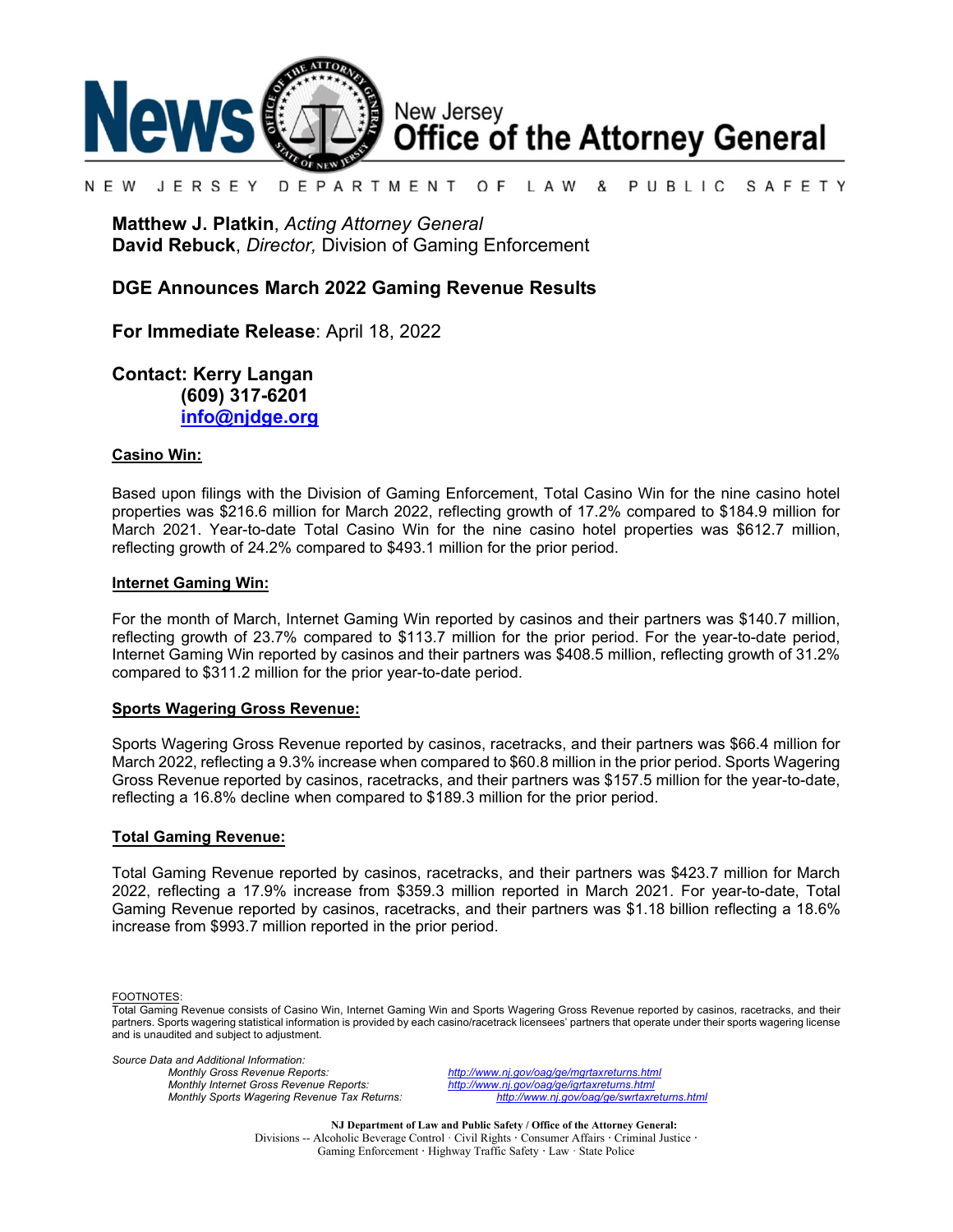# **MARCH 2022 STATISTICS**

| <b>MARCH</b>                                |                |                                   |                          |                     | Increase (Decrease) |               |
|---------------------------------------------|----------------|-----------------------------------|--------------------------|---------------------|---------------------|---------------|
|                                             |                | 2022                              |                          | 2021                | \$                  | $\frac{1}{2}$ |
| <b>Slot Machine Win</b>                     | $\mathfrak{L}$ | 156,745,538                       | $\overline{\mathcal{S}}$ | 134,300,800         | \$<br>22,444,738    | 16.7          |
| Table Game Win                              |                | 59,865,408                        |                          | 50,572,801          | 9,292,607           | 18.4          |
| Casino Win                                  |                | 216,610,946                       |                          | 184,873,601         | 31,737,345          | 17.2          |
| Peer-to-Peer                                |                |                                   |                          |                     |                     |               |
|                                             |                | 2,531,163                         |                          | 2,699,921           | (168, 758)          | (6.3)         |
| <b>Other Authorized Games</b>               |                | 138,123,890                       |                          | 110,969,266         | 27, 154, 624        | 24.5          |
| <b>Internet Gaming Win</b>                  |                | 140,655,053                       |                          | 113,669,187         | 26,985,866          | 23.7          |
| <b>Sports Wagering Revenue</b>              |                | 66,404,370                        |                          | 60,755,472          | 5,648,898           | 9.3           |
| <b>Total Gaming Revenue</b>                 | \$             | 423,670,369                       | \$                       | 359,298,260         | \$<br>64,372,109    | 17.9          |
|                                             |                |                                   |                          |                     |                     |               |
| <b>MARCH YTD</b><br><b>Slot Machine Win</b> | $\mathfrak{L}$ | 439,742,875                       | \$                       | 355, 354, 709       | \$<br>84,388,166    | 23.7          |
| Table Game Win                              |                | 172,928,703                       |                          | 137,769,822         | 35, 158, 881        | 25.5          |
| Casino Win                                  |                | 612,671,578                       |                          | 493,124,531         | 119,547,047         | 24.2          |
|                                             |                |                                   |                          |                     |                     |               |
| Peer-to-Peer                                |                | 7,316,512                         |                          | 7,925,122           | (608, 610)          | (7.7)         |
| <b>Other Authorized Games</b>               |                | 401,164,348                       |                          | 303,314,714         | 97,849,634          | 32.3          |
| <b>Internet Gaming Win</b>                  |                | 408,480,860                       |                          | 311,239,836         | 97,241,024          | 31.2          |
| <b>Sports Wagering Revenue</b>              |                | 157,473,641                       |                          | 189,339,613         | (31, 865, 972)      | (16.8)        |
| <b>Total Gaming Revenue</b>                 | S              | 1,178,626,079                     | \$                       | 993,703,980         | \$<br>184,922,099   | 18.6          |
|                                             |                |                                   |                          |                     |                     |               |
|                                             |                | <b>Additional Tax Information</b> |                          |                     |                     |               |
|                                             |                | Casino IATs                       |                          | Racetrack           |                     |               |
|                                             |                | and 1.25% Tax                     |                          | Economic            |                     |               |
|                                             |                | Obligations (a)                   |                          | Development Tax (b) |                     |               |
| March 2022                                  | \$             | 6,548,787                         | \$                       | 509,784             |                     |               |

(a) Casino IAT Obligations reflect 1.25% of casino gross revenue and 2.5% of Internet gross revenue. Also,

 there is a 1.25% Additional Tax on Retail sports wagering gross revenue and Internet sports wagering gross revenue. (b) Economic Development Tax reflects 1.25% of racetrack licensees' sports wagering gross revenue and

Internet sports wagering gross revenue.

As of April 18, 2022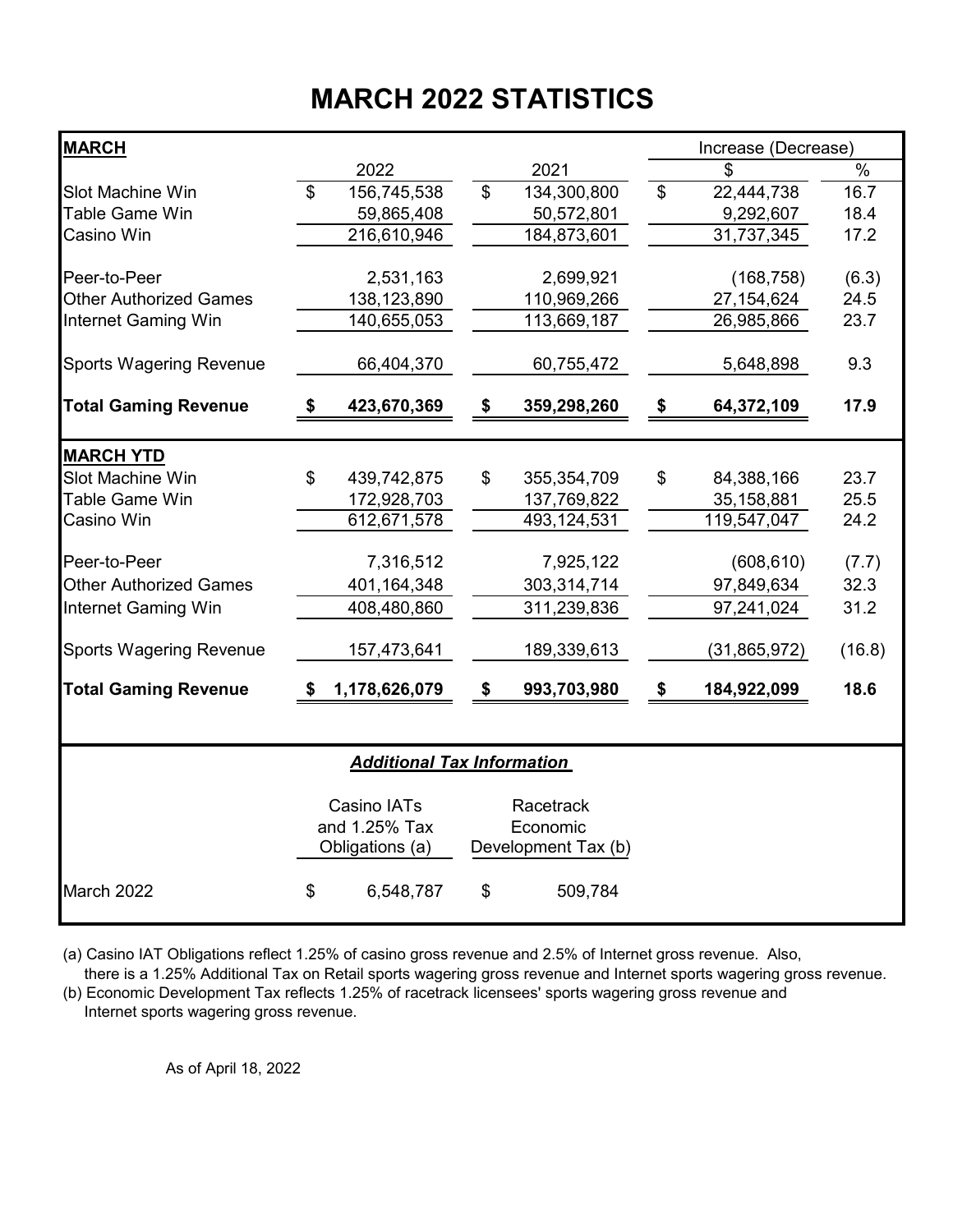|                               |    | <b>CASINO WIN</b> |                |                          | <b>INTERNET GAMING WIN</b> |      |             |    | <b>SPORTS WAGERING REVENUE (a)</b> |                |    |              | <b>TOTAL GAMING REVENUE</b> |              |             |    |             |               |                |             |
|-------------------------------|----|-------------------|----------------|--------------------------|----------------------------|------|-------------|----|------------------------------------|----------------|----|--------------|-----------------------------|--------------|-------------|----|-------------|---------------|----------------|-------------|
| <b>Casino Licensees</b>       |    | 2022              |                | 2021                     | %<br>Change                |      | 2022        |    | 2021                               | $\%$<br>Change |    | 2022         |                             | 2021         | %<br>Change |    | 2022        |               | 2021           | %<br>Change |
| Bally's                       | \$ | 13,478,256        | $\mathfrak{F}$ | 9,895,764                | 36.2                       | \$   | 1,799,769   | \$ | $\overline{\phantom{a}}$           | n/a            | \$ | 43,949       | $\mathfrak{F}$              | 201,624      | n/a         | \$ | 15,321,974  | $\mathcal{L}$ | 10,097,388     | 51.7        |
| Borgata                       |    | 54,967,754        |                | 46,527,194               | 18.1                       |      | 41,362,030  |    | 36,177,540                         | 14.3           |    | 10,606,176   |                             | 6,333,005    | n/a         |    | 106,935,960 |               | 89,037,739     | 20.1        |
| Caesars                       |    | 18,462,870        |                | 17,664,218               | 4.5                        |      |             |    | $\overline{\phantom{a}}$           | n/a            |    | 441,413      |                             | 838,816      | n/a         |    | 18,904,283  |               | 18,503,034     | 2.2         |
| Caesars Interactive NJ        |    |                   |                |                          | n/a                        |      | 9,933,592   |    | 9,754,983                          | 1.8            |    |              |                             |              | n/a         |    | 9,933,592   |               | 9,754,983      | 1.8         |
| Golden Nugget                 |    | 12,619,103        |                | 10,872,852               | 16.1                       |      |             |    | $\sim$                             | n/a            |    | 328          |                             | 109,620      | n/a         |    | 12,619,431  |               | 10,982,472     | 14.9        |
| <b>GNOG</b>                   |    |                   |                | $\overline{\phantom{a}}$ | n/a                        |      | 38,280,684  |    | 31,755,606                         | 20.5           |    | 219,632      |                             | 111,453      | n/a         |    | 38,500,316  |               | 31,867,059     | 20.8        |
| <b>Hard Rock</b>              |    | 39,317,251        |                | 30,726,412               | 28.0                       |      | 5,719,362   |    | 6,027,839                          | (5.1)          |    | 889,669      |                             | 1,263,655    | n/a         |    | 45,926,282  |               | 38,017,906     | 20.8        |
| Harrah's                      |    | 20,010,365        |                | 17,771,232               | 12.6                       |      |             |    | $\blacksquare$                     | n/a            |    | 181,714      |                             | 24,686       | n/a         |    | 20,192,079  |               | 17,795,918     | 13.5        |
| Ocean Casino                  |    | 25,420,654        |                | 20,161,986               | 26.1                       |      | 2,349,866   |    | 1,263,938                          | 85.9           |    | 165,800      |                             | 2,392,266    | n/a         |    | 27,936,320  |               | 23,818,190     | 17.3        |
| Resorts                       |    | 13,000,463        |                | 12,060,062               | 7.8                        |      |             |    | $\sim$                             | n/a            |    | 19,002       |                             | 680,654      | n/a         |    | 13,019,465  |               | 12,740,716     | 2.2         |
| <b>Resorts Digital</b>        |    |                   |                |                          | n/a                        |      | 30,844,754  |    | 21,435,369                         | 43.9           |    | 11,746,474   |                             | 14, 148, 527 | n/a         |    | 42,591,228  |               | 35,583,896     | 19.7        |
| Tropicana                     |    | 19,334,230        |                | 19,193,881               | 0.7                        |      | 10,364,996  |    | 7,253,912                          | 42.9           |    | 1,313,189    |                             | 346,655      | n/a         |    | 31,012,415  |               | 26,794,448     | 15.7        |
| <b>Total: Casino Industry</b> |    | 216,610,946       |                | \$184,873,601            | 17.2                       | - 5  | 140,655,053 |    | \$ 113,669,187                     | 23.7           |    | \$25,627,346 |                             | \$26,450,961 | (3.1)       | \$ | 382,893,345 |               | \$ 324,993,749 | 17.8        |
| <b>Racetrack Licensees</b>    |    |                   |                |                          |                            |      |             |    |                                    |                |    |              |                             |              |             |    |             |               |                |             |
| <b>Freehold Raceway</b>       |    |                   |                |                          | n/a                        |      |             |    |                                    | n/a            |    | 1,539,740    |                             | 130,699      | n/a         |    | 1,539,740   |               | 130,699        | n/a         |
| Meadowlands                   |    |                   |                | $\sim$                   | n/a                        |      |             |    | $\overline{\phantom{a}}$           | n/a            |    | 36,939,027   |                             | 31,277,064   | n/a         |    | 36,939,027  |               | 31,277,064     | 18.1        |
| <b>Monmouth Park</b>          |    | $\blacksquare$    |                | $\sim$                   | n/a                        |      |             |    | $\sim$                             | n/a            |    | 2,298,257    |                             | 2,896,748    | n/a         |    | 2,298,257   |               | 2,896,748      | (20.7)      |
| <b>Grand Total</b>            | -5 | 216,610,946       |                | \$184,873,601            | 17.2                       | - \$ | 140,655,053 |    | \$ 113,669,187                     | 23.7           | \$ | 66,404,370   |                             | \$60,755,472 | 9.3         | \$ | 423,670,369 | \$            | 359,298,260    | 17.9        |

(a) Due to the volatility of sports wagering gross revenue on an individual basis, the percentage growth or decline is measured only by casino total and industry total (including racetracks).

### **MONTHLY COMPARISON FOR THE MONTH ENDED MARCH 2022 VERSUS 2021**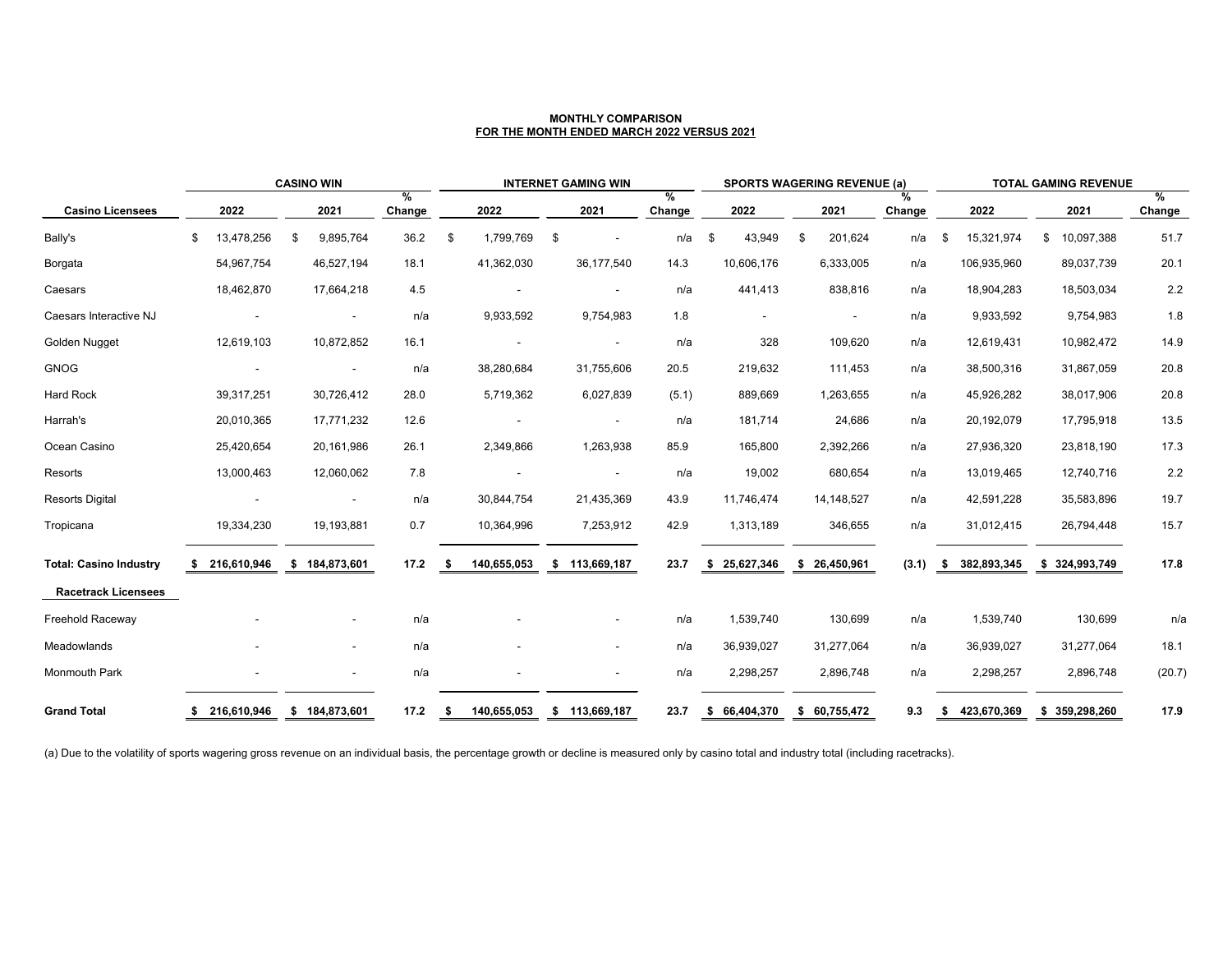| <b>CASINO WIN</b>             |                            |             |              |             |                    | <b>INTERNET GAMING WIN</b> |                                | <b>SPORTS WAGERING REVENUE (a)</b> |                    |               |             | <b>TOTAL GAMING REVENUE</b> |                           |    |             |                       |
|-------------------------------|----------------------------|-------------|--------------|-------------|--------------------|----------------------------|--------------------------------|------------------------------------|--------------------|---------------|-------------|-----------------------------|---------------------------|----|-------------|-----------------------|
| <b>Casino Licensees</b>       |                            | 2022        |              | 2021        | %<br><b>Change</b> | 2022                       | 2021                           | %<br><b>Change</b>                 | 2022               | 2021          | %<br>Change |                             | 2022                      |    | 2021        | $\%$<br><b>Change</b> |
| Bally's                       | $\boldsymbol{\mathsf{\$}}$ | 32,998,633  | $\mathbb{S}$ | 25,467,978  | 29.6               | 4,353,087<br>\$            | \$<br>$\overline{\phantom{a}}$ | n/a                                | 153,140<br>\$      | 536,955<br>\$ | n/a         | \$                          | 37,504,860                | \$ | 26,004,933  | 44.2                  |
| Borgata                       |                            | 156,204,856 |              | 121,726,074 | 28.3               | 118,301,647                | 90,604,003                     | 30.6                               | 19,103,341         | 19,755,098    | n/a         |                             | 293,609,844               |    | 232,085,175 | 26.5                  |
| Caesars                       |                            | 53,213,179  |              | 46,247,737  | 15.1               | $\sim$                     |                                | n/a                                | 813,298            | 1,886,621     | n/a         |                             | 54,026,477                |    | 48,134,358  | 12.2                  |
| Caesars Interactive NJ        |                            |             |              | $\sim$      | n/a                | 30,045,423                 | 25,699,835                     | 16.9                               |                    |               | n/a         |                             | 30,045,423                |    | 25,699,835  | 16.9                  |
| Golden Nugget                 |                            | 35,994,595  |              | 29,608,855  | 21.6               |                            |                                | n/a                                | (19, 787)          | 385,400       | n/a         |                             | 35,974,808                |    | 29,994,255  | 19.9                  |
| <b>GNOG</b>                   |                            |             |              | $\sim$      | n/a                | 109,326,830                | 90,851,284                     | 20.3                               | 589,653            | 250,509       | n/a         |                             | 109,916,483               |    | 91,101,793  | 20.7                  |
| <b>Hard Rock</b>              |                            | 111,447,368 |              | 80,923,214  | 37.7               | 18,212,102                 | 16,192,834                     | 12.5                               | 3,394,121          | 3,720,006     | n/a         |                             | 133,053,591               |    | 100,836,054 | 32.0                  |
| Harrah's                      |                            | 57,181,111  |              | 47,529,914  | 20.3               | $\overline{\phantom{a}}$   | $\blacksquare$                 | n/a                                | 106,019            | 238,473       | n/a         |                             | 57,287,130                |    | 47,768,387  | 19.9                  |
| Ocean Casino                  |                            | 79,256,780  |              | 59,460,649  | 33.3               | 5,377,877                  | 3,081,105                      | 74.5                               | 559,081            | 9,087,471     | n/a         |                             | 85, 193, 738              |    | 71,629,225  | 18.9                  |
| Resorts                       |                            | 35,160,688  |              | 31,374,133  | 12.1               | $\sim$                     |                                | n/a                                | 743,230            | 1,128,268     | n/a         |                             | 35,903,918                |    | 32,502,401  | 10.5                  |
| <b>Resorts Digital</b>        |                            |             |              |             | n/a                | 93,771,381                 | 64,004,480                     | 46.5                               | 30,535,303         | 37,606,243    | n/a         |                             | 124,306,684               |    | 101,610,723 | 22.3                  |
| Tropicana                     |                            | 51,214,368  |              | 50,785,977  | 0.8                | 29,092,513                 | 20,806,295                     | 39.8                               | 2,602,448          | 842           | n/a         |                             | 82,909,329                |    | 71,593,114  | 15.8                  |
| <b>Total: Casino Industry</b> | -S                         | 612,671,578 | SS.          | 493,124,531 | 24.2               | 408,480,860<br>-\$         | \$311,239,836                  | 31.2                               | \$ 58,579,847      | \$74,595,886  |             |                             | $(21.5)$ \$ 1,079,732,285 | \$ | 878,960,253 | 22.8                  |
| <b>Racetrack Licensees</b>    |                            |             |              |             |                    |                            |                                |                                    |                    |               |             |                             |                           |    |             |                       |
| <b>Freehold Raceway</b>       |                            |             |              | $\sim$      | n/a                |                            | $\overline{\phantom{a}}$       | n/a                                | 5,264,837          | 282,701       | n/a         |                             | 5,264,837                 |    | 282,701     | n/a                   |
| Meadowlands                   |                            |             |              | $\sim$      | n/a                | $\sim$                     | $\blacksquare$                 | n/a                                | 89,222,905         | 105,266,792   | n/a         |                             | 89,222,905                |    | 105,266,792 | n/a                   |
| <b>Monmouth Park</b>          |                            |             |              | $\sim$      | n/a                | $\sim$                     | $\overline{\phantom{a}}$       | n/a                                | 4,406,052          | 9,194,234     | n/a         |                             | 4,406,052                 |    | 9,194,234   | n/a                   |
| <b>Grand Total</b>            | -SS                        | 612,671,578 | S,           | 493,124,531 | 24.2               | \$408,480,860              | \$311,239,836                  |                                    | 31.2 \$157,473,641 | \$189,339,613 |             |                             | $(16.8)$ \$ 1,178,626,079 | \$ | 993,703,980 | 18.6                  |

(a) Due to the volatility of sports wagering gross revenue on an individual basis, the percentage growth or decline is measured only by casino total and industry total (including racetracks).

### **YEAR-TO-DATE COMPARISON FOR THE YEAR-TO-DATE ENDED MARCH 2022 VERSUS 2021**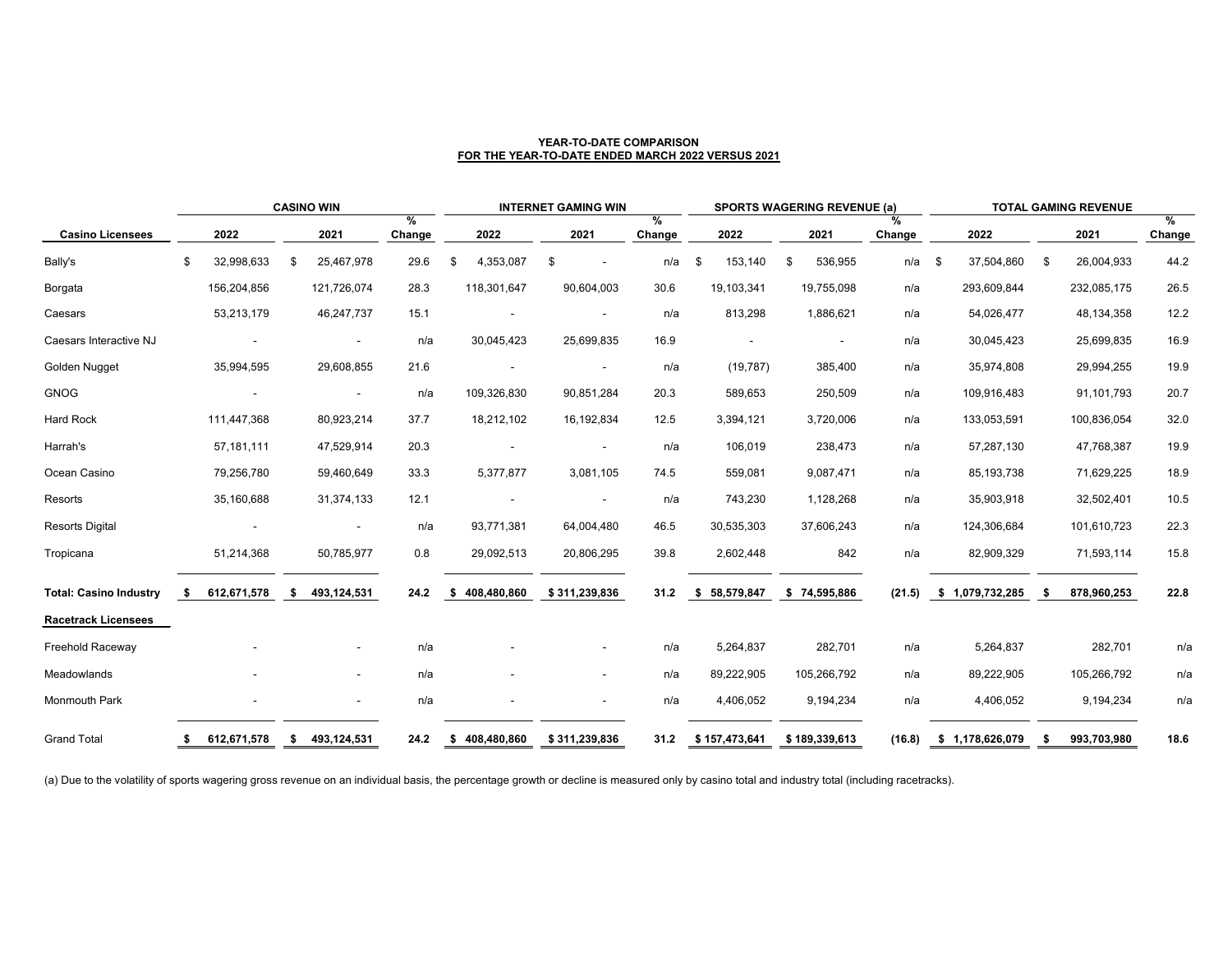## **Gross Revenue Tax, Internet Gross Revenue Tax and Sports Wagering Gross Revenue Tax Information**

|                         |                                   |                                    | FOR THE MONTH ENDED MARCH 2022              |                               |                 | FOR THE YEAR-TO-DATE ENDED MARCH 2022 |                                       |                                             |                               |               |  |  |  |
|-------------------------|-----------------------------------|------------------------------------|---------------------------------------------|-------------------------------|-----------------|---------------------------------------|---------------------------------------|---------------------------------------------|-------------------------------|---------------|--|--|--|
|                         | 8%<br>Gross<br><b>Revenue Tax</b> | 8.5%<br><b>Sports Wager</b><br>Тах | 15%<br><b>Internet Gross</b><br>Revenue Tax | 13%<br>Internet<br>Sports Tax | TOTAL (a)       | 8%<br>Gross<br>Revenue Tax            | 8.5%<br>Sports Wager<br>Tax $(a)$     | 15%<br><b>Internet Gross</b><br>Revenue Tax | 13%<br>Internet<br>Sports Tax | <b>TOTAL</b>  |  |  |  |
| Bally's                 | 872,234                           | 3,735                              | 269,965                                     | $\sim$                        | 1,145,934       | 2,089,437                             | 13,016                                | 661,065                                     | $\overline{\phantom{a}}$      | 2,763,518     |  |  |  |
| Borgata                 | 3,685,747                         | $\blacksquare$                     | 6,222,268                                   | 1,254,746                     | 11,162,761      | 10,423,327                            | $\sim$                                | 17,805,705                                  | 2,914,137                     | 31,143,169    |  |  |  |
| Caesars                 | 1,237,332                         | 5,953                              |                                             | 48,283                        | 1,291,568       | 3,591,875                             | 34,759                                |                                             | 52,605                        | 3,679,239     |  |  |  |
| Caesars Interactive NJ  | $\sim$                            | ۰.                                 | 1,493,105                                   | $\sim$                        | 1,493,105       | $\sim$                                | $\sim$                                | 4,513,375                                   | $\sim$                        | 4,513,375     |  |  |  |
| Golden Nugget           | 535,404                           | ۰                                  |                                             | $\sim$                        | 535,404         | 1,492,410                             | 460                                   |                                             | $\sim$                        | 1,492,870     |  |  |  |
| <b>GNOG</b>             | $\sim$                            |                                    | 5,742,629                                   | 30,280                        | 5,772,909       |                                       | $\sim$                                | 16,410,695                                  | 78,383                        | 16,489,078    |  |  |  |
| <b>Hard Rock</b>        | 2,540,122                         | 12,461                             | 857,904                                     | 96,598                        | 3,507,085       | 7,446,897                             | 18,801                                | 2,731,815                                   | 405,076                       | 10,602,589    |  |  |  |
| Harrah's                | 1,381,676                         | $\blacksquare$                     |                                             | $\sim$                        | 1,381,676       | 3,929,653                             | 12,736                                |                                             | $\blacksquare$                | 3,942,389     |  |  |  |
| Ocean Casino            | 1,744,322                         | $\sim$                             | 356,756                                     | 29,242                        | 2,130,320       | 5,491,221                             | 12,047                                | 811,702                                     | 97,246                        | 6,412,216     |  |  |  |
| Resorts                 | 722,164                           | 1,615                              |                                             |                               | 723,779         | 1,869,610                             | 63,175                                |                                             |                               | 1,932,785     |  |  |  |
| <b>Resorts Digital</b>  | $\sim$                            | $\sim$                             | 4,626,713                                   | 1,527,042                     | 6,153,755       |                                       | $\sim$                                | 14,074,787                                  | 3,970,596                     | 18,045,383    |  |  |  |
| Tropicana               | 1,303,230                         | 10,887                             | 1,554,749                                   | 107,591                       | 2,976,457       | 3,405,289                             | 31,982                                | 4,363,877                                   | 281,147                       | 8,082,295     |  |  |  |
| <b>Casino Total</b>     | \$14,022,231                      | $\mathfrak{F}$<br>34,651           | \$21,124,089                                | \$3,093,782                   | \$38,274,753    | \$39,739,719                          | 186,976<br>\$                         | \$61,373,021                                | \$7,799,190                   | \$109,098,906 |  |  |  |
| <b>Freehold Raceway</b> | $\sim$                            | 10,696                             |                                             | 182,205                       | 192,901         | $\overline{\phantom{a}}$              | 24,399                                |                                             | 650,300                       | 674,699       |  |  |  |
| Meadowlands             | $\sim$                            | 260,270                            | $\blacksquare$                              | 4,385,102                     | 4,645,372       | $\sim$                                | 509,900                               | $\sim$                                      | 10,819,283                    | 11,329,183    |  |  |  |
| <b>Monmouth Park</b>    |                                   | 24,011                             |                                             | 247,520                       | 271,531         |                                       | 24,011                                |                                             | 535,994                       | 560,005       |  |  |  |
| <b>Racetrack Total</b>  | $\overline{\phantom{a}}$          | 294,977<br>\$                      | \$                                          | \$4,814,827                   | 5,109,804<br>\$ | \$                                    | 558,310<br>$\boldsymbol{\mathcal{S}}$ | \$                                          | \$12,005,577                  | \$12,563,887  |  |  |  |
| <b>Grand Total</b>      | \$14,022,231                      | 329,628<br>\$                      | \$21,124,089                                | \$7,908,609                   | \$43,384,557    | \$39,739,719                          | 745,286<br>\$                         | \$61,373,021                                | \$19,804,767                  | \$121,662,793 |  |  |  |

(a) Total Gross Revenue Taxes reflect: (1) 8% tax on Casino Gross Revenue, (2) 15% tax on Internet gaming gross revenue, (3) 8.5% tax on casino and racetrack sports wagering gross revenue, and (4) 13% tax on casino and racetrack Internet sports wagering gross revenue. Total Gross Revenue Taxes includes the tax impact of eligible promotional gaming credits. Total Gross Revenue Taxes are unaudited and subject to adjustment.